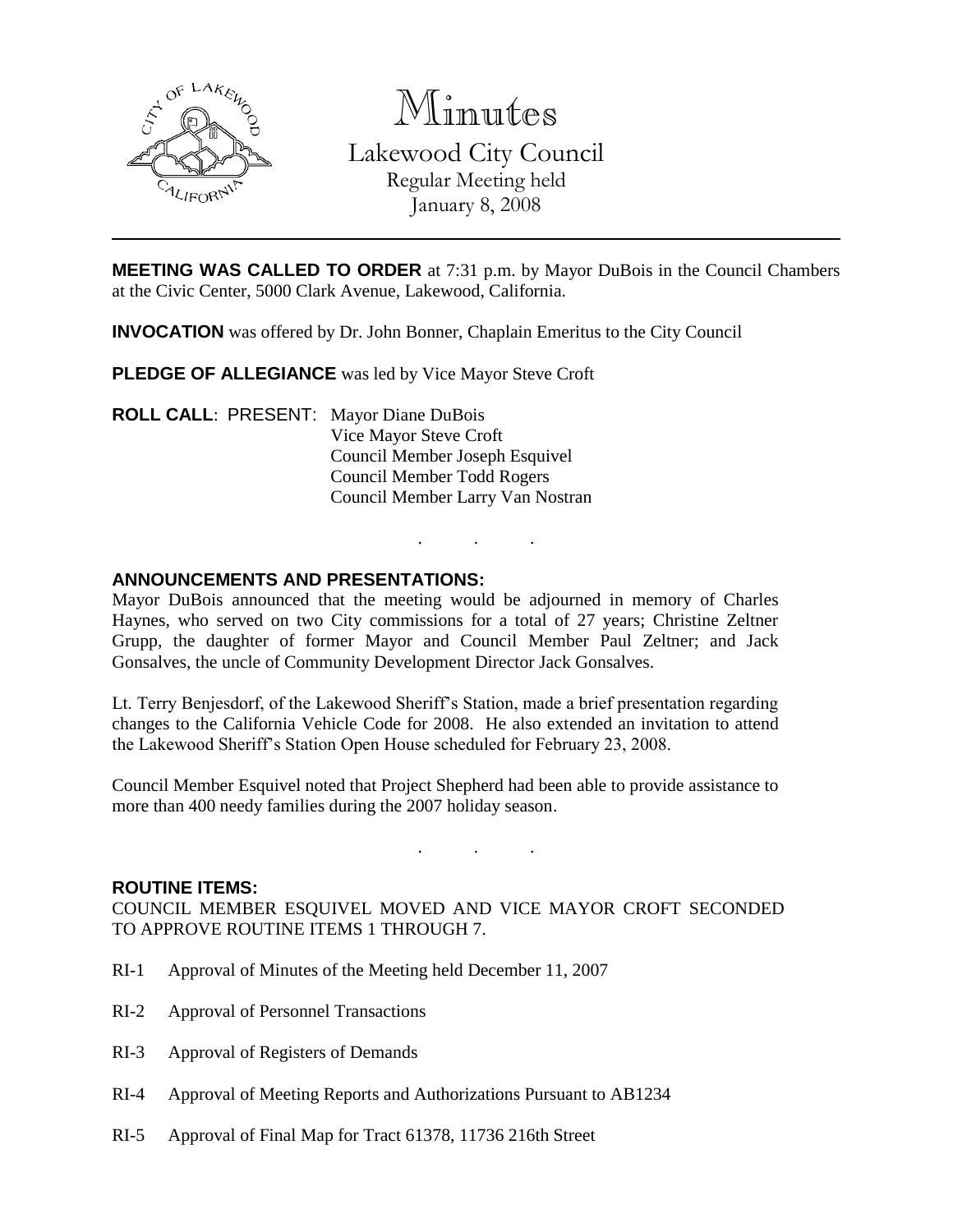City Council Minutes January 8, 2008 Page 2

#### **ROUTINE ITEMS:** Continued

RI-6 Approval of Consultant for Design of Water Conservation Campaign

RI-7 Approval of Amended Agreement for Gateway Cities Council of Governments

UPON ROLL CALL VOTE, THE MOTION WAS APPROVED:

AYES: COUNCIL MEMBERS: Van Nostran, Esquivel, Croft, Rogers and DuBois NAYS: COUNCIL MEMBERS: None

#### **1.1 • SECOND READING AND ADOPTION OF ORDINANCE NO. 2007-10; ADOPTING BY REFERENCE THE LOS ANGELES COUNTY 2008 FIRE CODE**

. . .

The Director of Community Development referenced the memo in the agenda, stating that the City Council had introduced the proposed ordinance at its meeting held November 27, 2007. The ordinance would adopt, by reference, the Los Angeles County 2008 Fire Code. He advised that there were representatives from the L.A. County Fire Department present to provide details on the new code.

Brian Batiste, Los Angeles County Fire Department, stated the new code had been adopted by the County Board of Supervisors in November of 2007. He stated that the County Code incorporated the International Fire Code by reference and that there were relatively few changes from the 2002 edition, most of which would not impact the City of Lakewood, such as Fire Hazard Severity Zone updates and Fuel Modification Requirements and Fees. He noted that the Code contained new fees for filming permits which would apply to the administrative costs of the Fire Department to review filming schedules to ensure adequate protection to the public during movie and television filming on location.

Mayor DuBois opened the public hearing at 7:53 p.m. and called for anyone in the audience wishing to address the City Council on this matter. There was no response.

ORDINANCE NO. 2007-10; AN ORDINANCE OF THE CITY COUNCIL OF THE CITY OF LAKEWOOD ADOPTING BY REFERENCE THE 2008 FIRE CODE OF THE COUNTY OF LOS ANGELES, WHICH IN TURN ADOPTS BY REFERENCE THE 2007 EDITION OF THE CALIFORNIA FIRE CODE WITH CERTAIN AMENDMENTS, AS SET FORTH IN TITLE 32 OF THE LOS ANGELES COUNTY CODE, AND AMENDING SECTION 3101 OF THE LAKEWOOD MUNICIPAL CODE was read by title by the City Clerk.

COUNCIL MEMBER VAN NOSTRAN MOVED AND COUNCIL MEMBER ESQUIVEL SECONDED TO WAIVE FURTHER READING OF ORDINANCE NO. 2007-10. UPON ROLL CALL VOTE, THE MOTION WAS APPROVED:

AYES: COUNCIL MEMBERS: Van Nostran, Esquivel, Croft, Rogers and DuBois NAYS: COUNCIL MEMBERS: None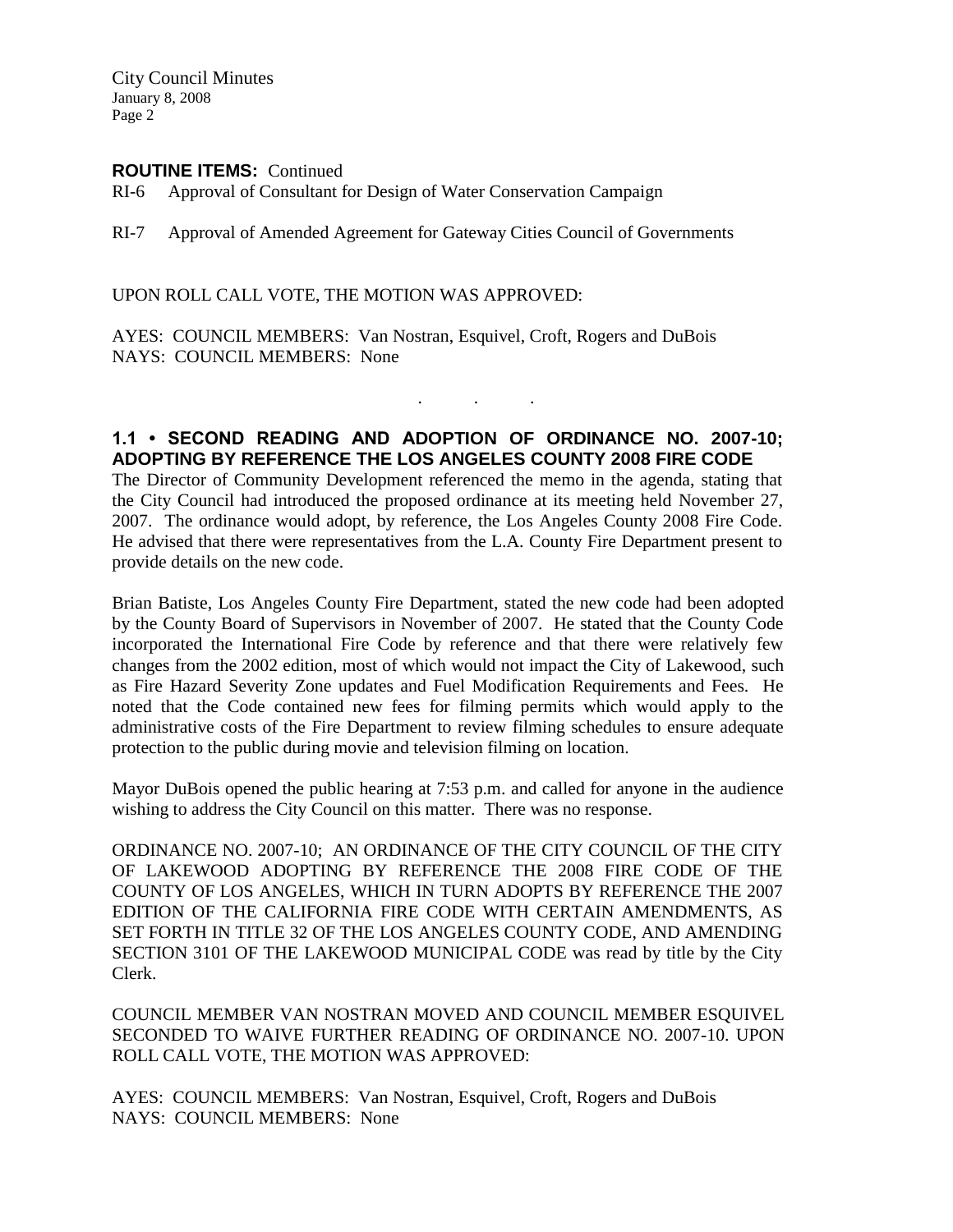**1.1 • ADOPTING THE LOS ANGELES COUNTY 2008 FIRE CODE** - Continued COUNCIL MEMBER ROGERS MOVED AND COUNCIL MEMBER VAN NOSTRAN SECONDED TO ADOPT ORDINANCE NO. 2007-10. UPON ROLL CALL VOTE, THE MOTION WAS APPROVED:

AYES: COUNCIL MEMBERS: Van Nostran, Esquivel, Croft, Rogers and DuBois NAYS: COUNCIL MEMBERS: None

Mayor DuBois announced that there was a name listed on the sign-up sheet to be heard on one of the matters that had been considered under Routine Items.

. . .

COUNCIL MEMBER VAN NOSTRAN MOVED AND COUNCIL MEMBER ESQUIVEL SECONDED TO RE-CONSIDER ROUTINE ITEM 5. THERE BEING NO OBJECTION, IT WAS SO ORDERED.

Mayor DuBois called the name on the sign-up sheet and requested that he come forward and be heard. There was no response.

COUNCIL MEMBER VAN NOSTRAN MOVED AND COUNCIL MEMBER ESQUIVEL SECONDED TO APPROVE ROUTINE ITEM 5 AS PRESENTED. UPON ROLL CALL VOTE, THE MOTION WAS APPROVED:

AYES: COUNCIL MEMBERS: Van Nostran, Esquivel, Croft, Rogers and DuBois NAYS: COUNCIL MEMBERS: None

**2.1 • SECOND READING AND ADOPTION OF ORDINANCE NO. 2007-11; APPROVING A SPECIFIC PLAN FOR 20823-25 ROSETON AVENUE**

. . .

City Attorney Steve Skolnik advised that the proposed ordinance had been introduced at the last regular meeting.

ORDINANCE NO. 2007-11; AN ORDINANCE OF THE CITY COUNCIL OF THE CITY OF LAKEWOOD ADOPTING THE ROSETON AVENUE SPECIFIC PLAN was read by title by the City Clerk.

COUNCIL MEMBER ROGERS MOVED AND VICE MAYOR CROFT SECONDED TO WAIVE FURTHER READING AND ADOPT ORDINANCE NO. 2007-11. UPON ROLL CALL VOTE, THE MOTION WAS APPROVED:

. . .

AYES: COUNCIL MEMBERS: Van Nostran, Esquivel, Croft, Rogers and DuBois NAYS: COUNCIL MEMBERS: None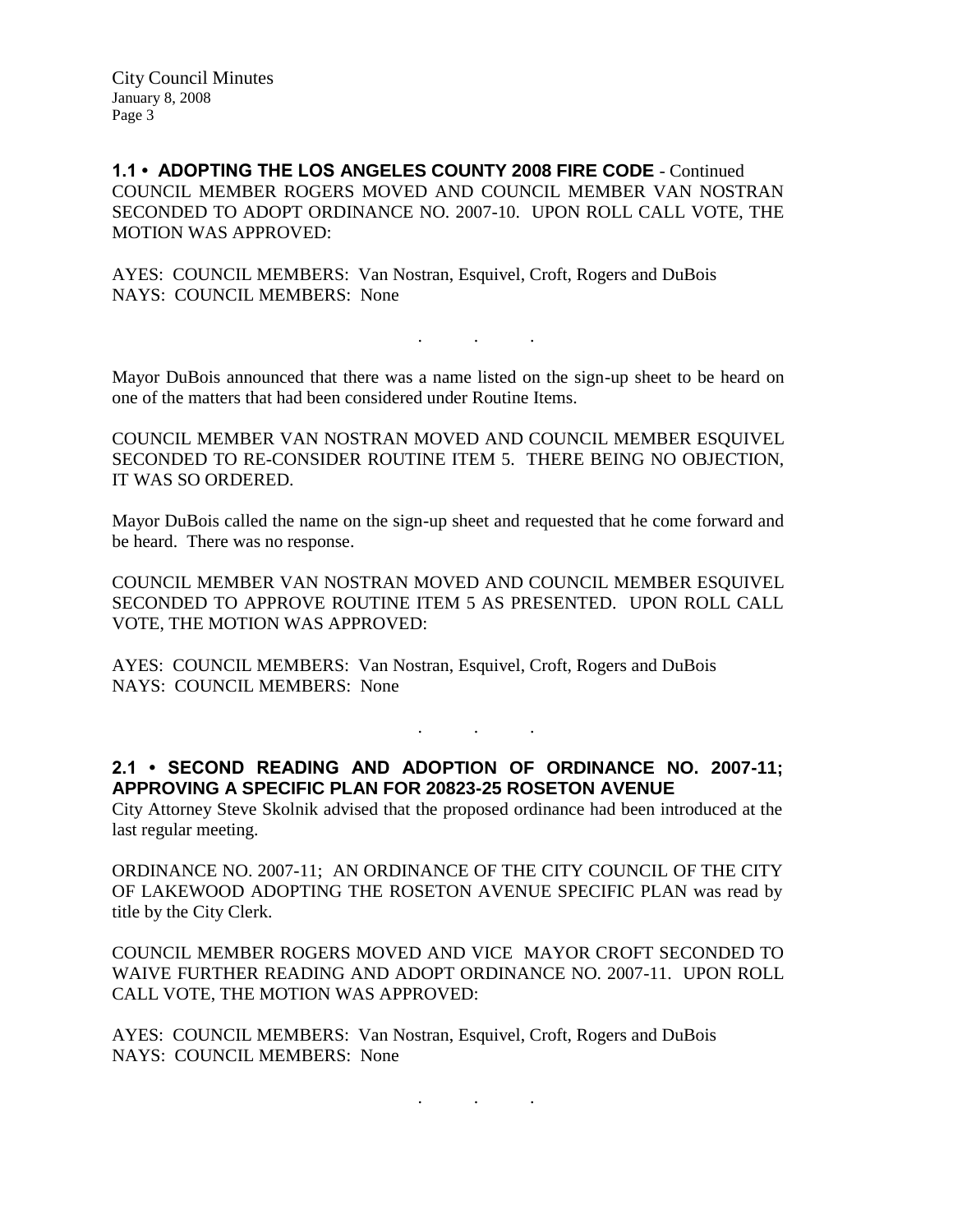# **3.1 • STATUS REPORT ON FORMER VONS AT BELLFLOWER BOULEVARD AND SOUTH STREET**

The Director of Community Development displayed slides and made a presentation based on the memo in the agenda. He reported that the former Vons market located at 5819 Bellflower Boulevard had been in need of rehabilitation for some time and the commercial center where it was located had also experienced other problems such as graffiti, dumping, deteriorated parking lot and landscaping maintenance. The former market building had a badly discolored roof and the soffit was in poor condition, with sections missing. In March, 2006, the Planning and Environment Commission had adopted a Minute Finding and Order requiring repairs to made, with work approved by the Development Review Board. Staff had since been working with the property owner to improve conditions within the commercial center such as repaving the parking lot, landscaping improvements and fencing at the rear of the property. The greatest impediment was the long-term lease agreement for the former market building which was under the control of Vons, a subsidiary of Safeway, even though they had vacated the building. He reported that under threat of further actions by the City, permits had been issued and work on the site begun. Additionally, negotiations had been ongoing between the property owner and Safeway to rehabilitate the storefront and terminate the lease, so the property owner could seek another tenant to occupy the building. He concluded by stating that staff would continue to monitor to ensure timely progress was made on the repairs.

Mr. Gonsalves confirmed for Mayor DuBois that one of the conditions of the lease termination would be to prohibit use of the building as a grocery store, for at least the near future.

Responding to questions from Council Member Van Nostran, Mr. Gonsalves stated the commercial center signage would be improved and maintained as part of the landscaping improvements and that any problems with the interior of the building would be addressed during the inspections process prior to occupation by a new tenant.

Vice Mayor Croft inquired about the timetable for the rehabilitation and repairs. Mr. Gonsalves stated the project should be completed by the end of March of this year. He confirmed that the option to take legal action would remain in force and be utilized if necessary to ensure completion of the project.

Council Member Rogers stated that the vacant building had been a blight on the neighborhood for a long time and he was encouraged to see Safeway finally step up and begin repairs. He determined from Mr. Gonsalves that the property owner had asserted that there may already be several potential tenants interested in the property.

. . .